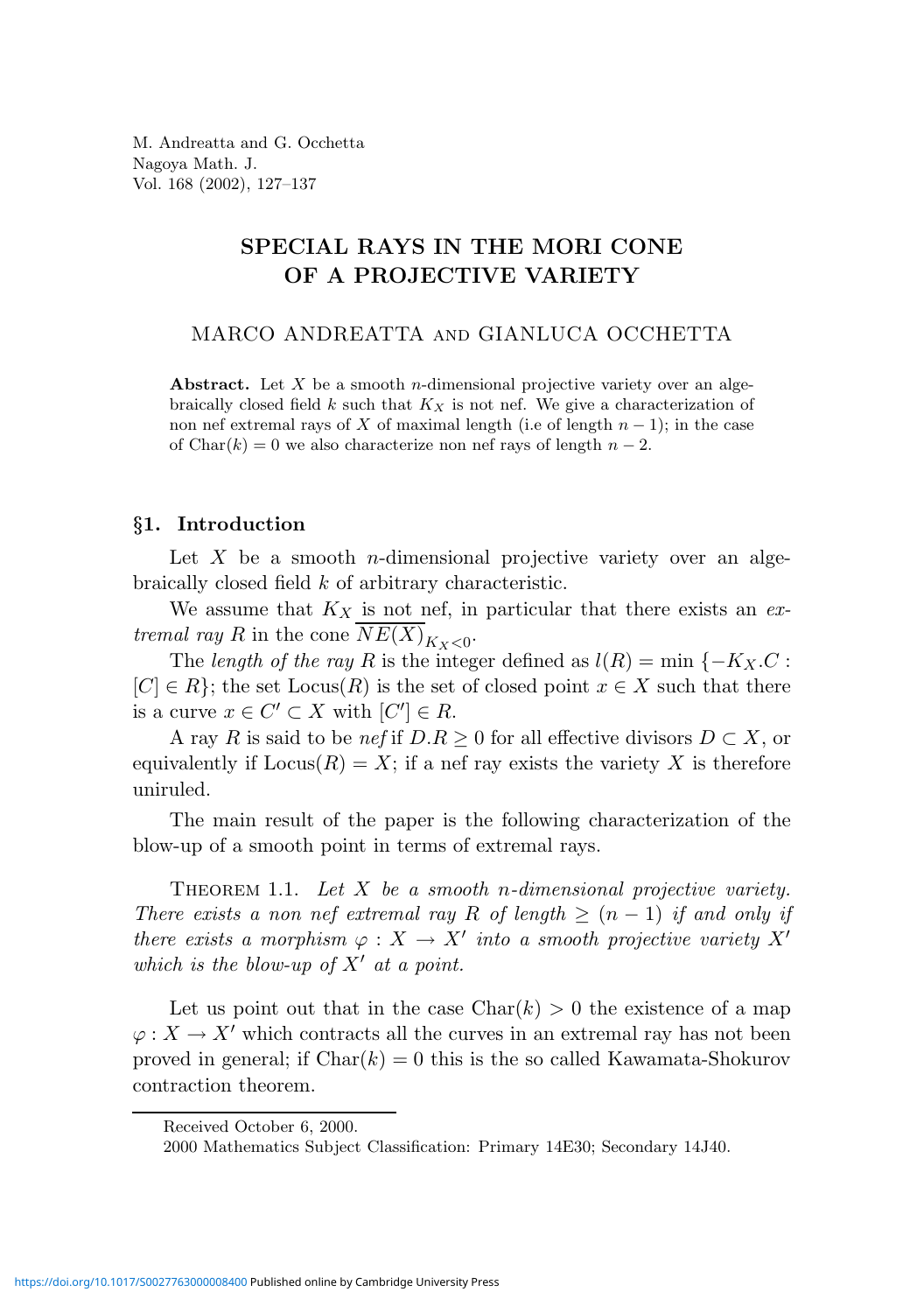A straightforward application of this result is in the so called adjunction *theory:* namely if L is an ample line bundle on a smooth n-dimensional projective variety  $X$  one can study the ampleness of the adjoint bundle  $K_X + (n-1)L$ : this is ample unless there exist extremal rays of length  $> (n-1).$ 

If these rays are nef they will determine the uniruled variety  $X$ ; this is the case if  $l(R) > (n-1)$ , see [KK00], or if Char $(k) = 0$ , see [Fuj87]; if  $l(R) = n - 1$  the precise characterization of X is still open in positive characteristic (see Remark (4.3)).

If there are non nef rays one can apply the above theorem and the following happens:

THEOREM 1.2. Let  $X$  be a smooth n-dimensional projective variety with  $n \geq 3$  and L an ample line bundle on X.

If there is a non nef ray in the cone  $NE(X)_{(K_X+(n-1)L)\leq 0}$  then, with the only exception given by the blow-up of  $\mathbb{P}^3$  in one point,  $\pi : Bl_x\mathbb{P}^3 \to \mathbb{P}^3$ , and  $L = \pi^*(\mathcal{O}_{\mathbb{P}^3}(2)) - [\pi^{-1}(x)],$  all rays in this cone are non nef and they can be simultaneously contracted into a smooth variety  $X'$ , with a morphism  $\varphi: X \to X'$  expressing X as blow-up of X' at a finite set of points B.

Moreover there is an ample line bundle L' on X' such that  $L \otimes ([\varphi^{-1}(B)])$  $=\varphi^*L'$  and  $K_{X'}+(n-1)L'$  is ample.

A similar statement holds for the case  $n = 2$  where extra care is needed for conic bundles. Actually the adjunction theory and the above theorem in case of surfaces were developed exactly a century ago in a paper of Castelnuovo and Enriques ([CE01], Firenze, fall 1900).

The above theorem was proved in the case  $Char(k) = 0$  by A. Sommese who called the map  $\varphi: X \to X'$  the first reduction of  $(X, L)$  (see [BS95] for a more general account as well as for applications of adjunction theory).

We will actually prove a more general version of the theorem (see  $(4.1)$ ), where we consider a rank  $(n-1)$  ample vector bundle  $\mathcal E$  and we study the non nef rays in the cone  $NE(X)_{(K_X + \det(\mathcal{E})) \leq 0}$  (this version of the theorem if  $Char(k) = 0$  was proved in [ABW92]).

In Section 5 we restrict to the case  $Char(k) = 0$ ; here we first generalize theorem (1.1) with a characterization of blow-up of smooth subvarieties in term of extremal rays (see 5.1). In particular we prove a conjecture stated in [AW97] for extremal rays whose associated contraction is divisorial. Then we characterize non nef extremal rays of length  $(n-2)$  (see (5.2)). In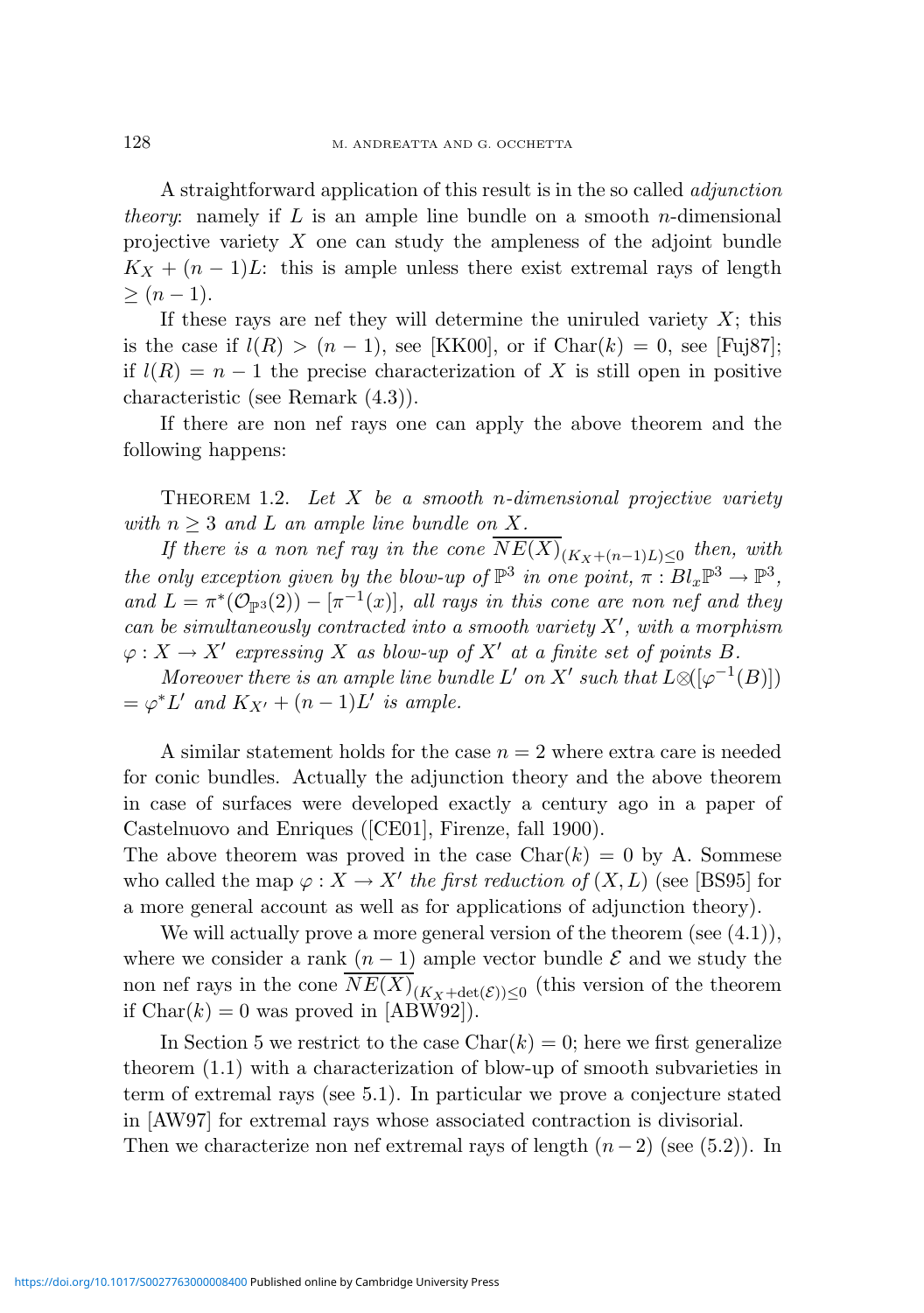particular this result generalizes the theorem which guarantees the existence of the second reduction of a pair  $(X, L)$  in the language of [BS95, Section 7.5].

The proof of our main theorem is strongly based on a recent result by Y. Kachi and J. Kollár [KK00]; we report this result in Section 2.

# §2. Set-up and preliminaries

In this paper we will constantly use the notations and the definitions presented in the book of János Kollár, [Kol96], to which we will frequently refer. For the reader's convenience we recall here the principal ones.

Let X be a smooth *n*-dimensional projective variety over an algebraically closed field of arbitrary characteristic. A rational curve on X is an irreducible reduced curve  $C \subset X$  whose normalization is  $f: \mathbb{P}^1 \to C \subset X$ .

As we said in the introduction we assume that  $K_X$  is not nef, in particular that there exists an *extremal ray*  $R = \mathbb{R}^+[C]$  in the cone  $\overline{NE(X)}_{K_X<0}$ (see [Kol96, III.1.2]). We will choose the curve  $C$  generating the ray to be rational and minimal with respect to the intersection with  $-K_X$ ; sometimes we will say that such a  $C$  is a minimal extremal rational curve. For such a curve C the integer  $l(R) = -K_X.C$  is called the *length of the ray R*.

We will denote by  $V \subset \text{Hom}_{\text{bir}}(\mathbb{P}^1, X)$  a closed irreducible subvariety, which is closed under  $Aut(\mathbb{P}^1)$  and which contains C; by the minimality of C we have that V is an unsplit family of rational curves (see [Kol96, IV.2]). We can define  $Locus(V)$  to be the image in X of the natural morphism associated to the family of rational curves  $V$  (see [Kol96, II.2.3]) and Locus(V, 0  $\rightarrow x$ ) to be the image of  $V_x := \{f \in V : f(0) = x\}$ ; since V is unsplit  $Locus(V)$  is a proper closed subscheme.

We have the following fundamental inequality

PROPOSITION 2.1. (Kol96, IV.2.5 and 2.6.)) In the above notation and for a general  $x \in \text{Locus}(V)$  we have

 $\dim \text{Locus}(V) + \dim \text{Locus}(V, 0 \to x) + 1 = \dim V \ge \dim X + \deg_{(-K_X)}(V).$ 

We stress the fact that the equality holds since  $V$  is an unsplit family. The formulation and the proof of this inequality is due to P. Ionescu and J. Wiśniewski, coming out from the fundamental construction of S. Mori.

One can prove (see [Kol96, III.1.4]) that, given an extremal ray R on X, there exists a Cartier divisor  $H_R$  on X such that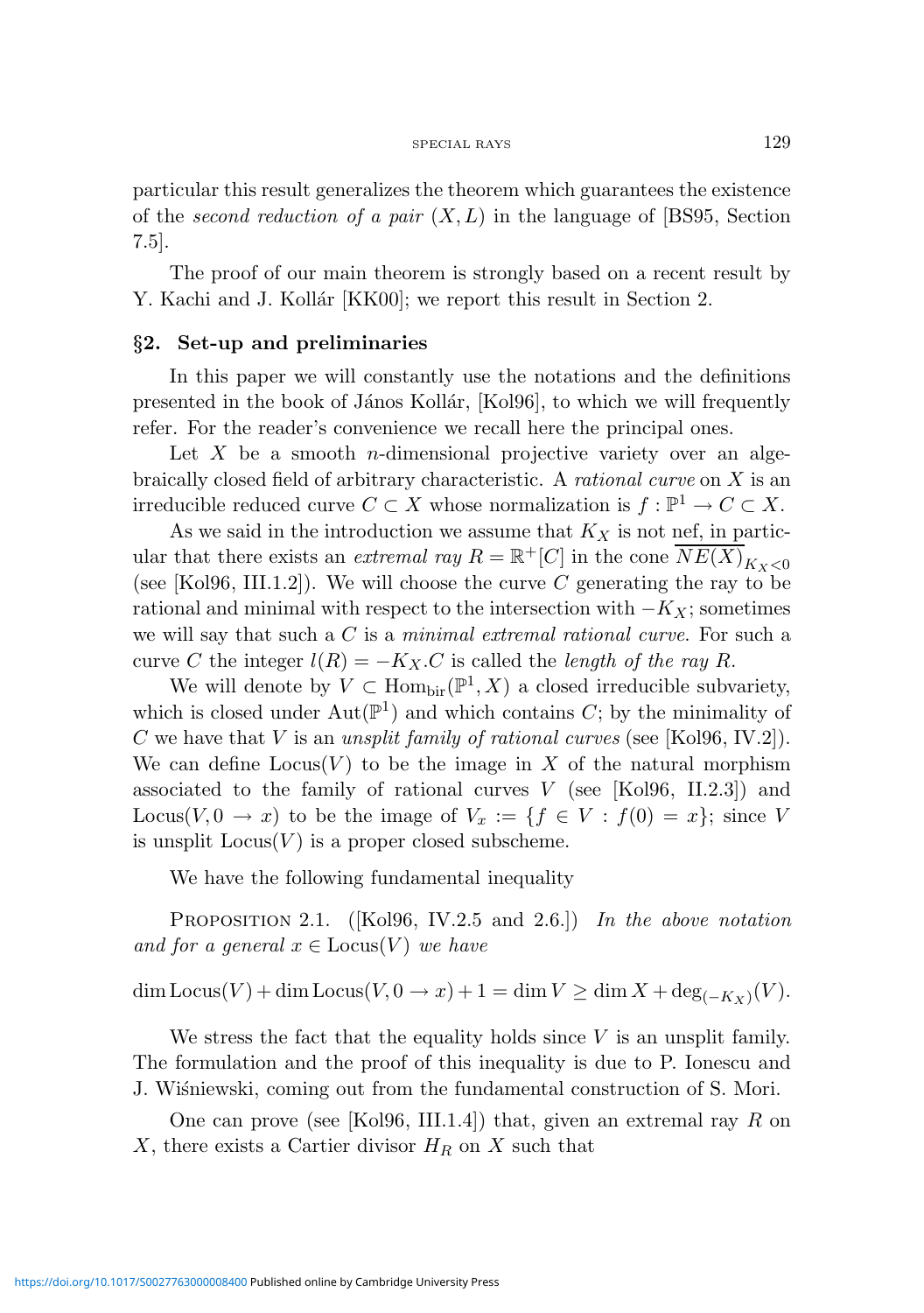- 1.  $H_R$  is nef.
- 2. If  $z \in \overline{NE(X)}$  then  $H_R.z = 0$  iff  $z \in R$ .

Such an H is called a *supporting divisor* for the extremal ray R.

PROPOSITION 2.2. ([Kol96, III.1.6]) In the above notation one of the following two possibilities can occur

- 1.  $(H_R)^{\dim X} > 0$  iff there is an irreducible divisor  $E \subset X$  such that  $R.E < 0$ . In particular  $Locus(R) \subset E$ ; in this case we say that the ray  $R$  is not nef.
- 2.  $(H_R)^{\dim X} = 0$  iff  $Locus(R) = X$  (thus X is uniruled). In this case we say that the ray R is nef.

Finally we recall the main result of the paper [KK00] which we will use in the proof of 1.1:

PROPOSITION 2.3. ([KK00, Lemma 8]) Let X be a normal projective variety and  $x \in X$  a smooth point. Let H be an ample Cartier divisor on X and let  $\{C_t : t \in T\}$  be an  $(n-1)$ -dimensional family of curves through x. Assume that  $(C_t.H) = 1$  and  $(-K_X.H^{n-1}) > (n-1)(H^n)$ . Then  $X \cong \mathbb{P}^n$ ,  $H = \mathcal{O}_{\mathbb{P}^n}(1)$  and the  $C_t$  are lines through x.

# §3. Non nef extremal rays with maximal length

In this section we prove the main theorem  $(1.1)$  stated in the introduction.

The if part of the theorem is trivial.

Assume therefore that R is a non nef extremal ray of length  $\geq (n-1)$ ; thus by  $(2.2)$  there exists an irreducible divisor E such that  $Locus(R)$  is contained in E and  $E.R < 0$ .

Let  $V$  be an unsplit family of deformations of  $C$ , a minimal extremal rational curve generating the ray and let x be a general point in  $Locus(V)$ ; applying the inequality in (2.1) we obtain that

 $\dim$  Locus(V) +  $\dim$  Locus(V,  $0 \rightarrow x$ ) + 1 =  $\dim$  V > 2n - 1.

On the other hand  $\text{Locus}(V) \subseteq \text{Locus}(R) \subseteq E$  and thus

$$
2n - 2 \ge \dim \text{Locus}(V) + \dim \text{Locus}(V, 0 \to x),
$$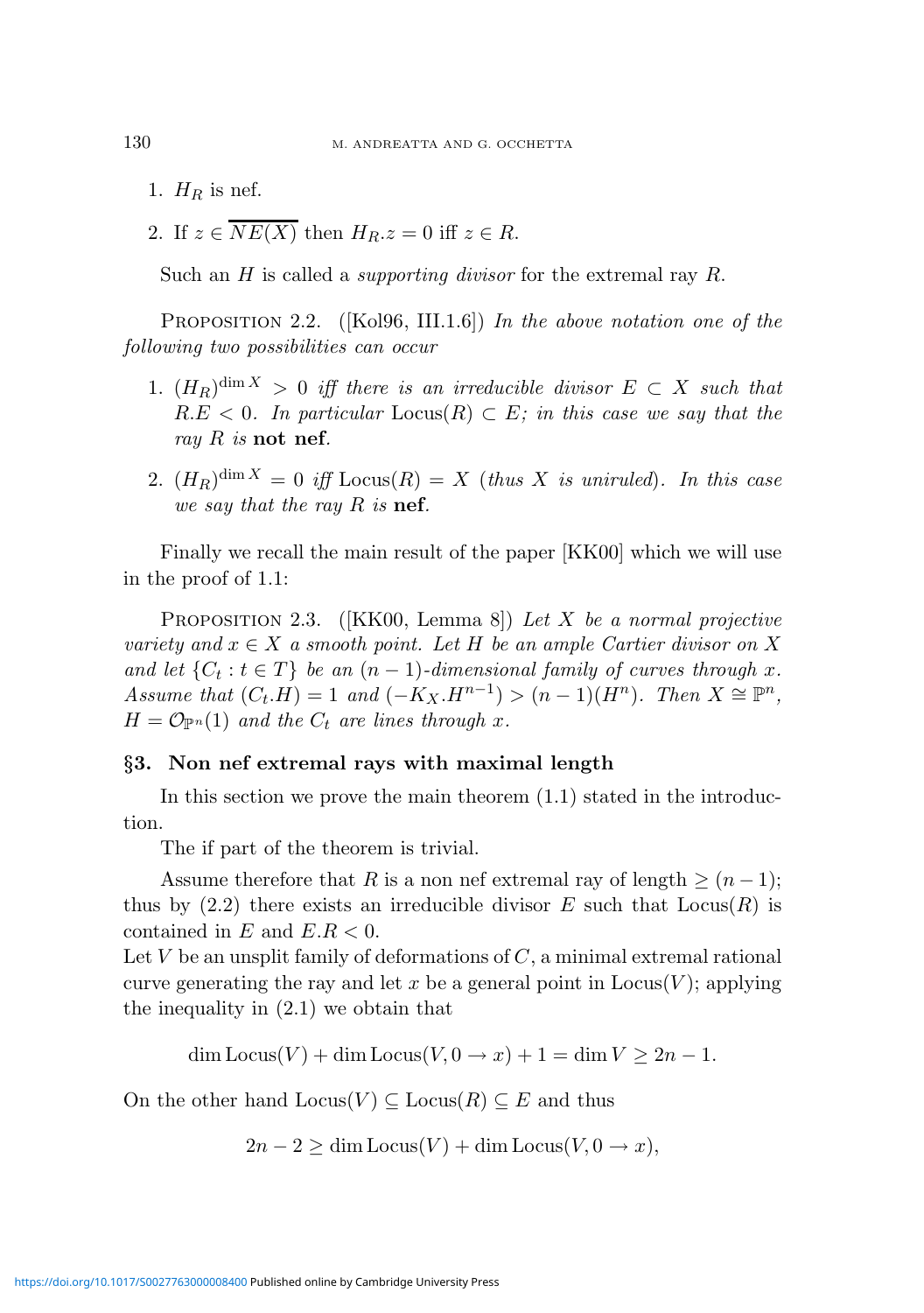#### SPECIAL RAYS 131

forcing  $\text{Locus}(V) = \text{Locus}(V, 0 \to x) = E$ , dim  $V = 2n - 1$  and  $-K_X.C =$  $n-1$ .

Let  $f': \mathbb{P}^1 \to \Gamma \subset E$  be a curve of the family which intersects the smooth locus of E; since every element of  $\text{Hom}_{[f']}(P^1, E)$  is also an element of  $\text{Hom}_{[f']}(\mathbb{P}^1, X)$  and  $\text{Locus}(V) = E$  we can take an irreducible component of  $\text{Hom}_{[f']}(P^1, E)$ , call it W, which is contained in V; this implies that  $2n-1 = \dim V \ge \dim W$ .

On the other hand, since  $E$  is a locally complete intersection, being a divisor in a smooth variety, we can apply [Kol96, Theorem II.1.3] which gives  $\dim W \ge -K_E.\Gamma + n-1$ ; combining the two inequalities we get

$$
-K_E.\Gamma \leq n.
$$

Recalling that  $E.R < 0$ , by the adjunction formula  $K_E = (K_X + E)_{|E}$ , we have that  $E.\Gamma = -1$  and  $-K_E.\Gamma = n$ .

Note that we can apply [Kol96, IV.3.13.3] to the scheme  $E$  and the family V; in fact for a generic point  $x \in E$  we have seen that  $Locus(V, 0 \rightarrow$  $x) = E.$ 

Thus we obtain that the Picard number of E is one and  $-K_E$  is numerically equivalent to  $-nE_E$ . Let  $\pi : \widetilde{E} \to E$  be the normalization of E; we have that

$$
-K_{\widetilde{E}} = -\pi^* K_E + (\text{conductor of }\pi)
$$

where the conductor of  $\pi$  is an effective divisor which is zero iff  $\pi$  is an isomorphism ([Har77, Ex. III.7.2]). Thus

$$
-K_{\widetilde{E}}(\pi^*(-E_E))^{n-2} \ge -K_E(-E_E)^{n-2} = n(-E_E)^{n-1} = n(\pi^*(-E_E))^{n-1}.
$$

We lift the curves of V to  $\widetilde{E}$  and we apply [KK00, Lemma 8], see 2.3, which gives  $\widetilde{E} = \mathbb{P}^{n-1}$  and  $\pi^*(-E_E) = \mathcal{O}_{\mathbb{P}}(1)$ . Since

$$
-K_{\widetilde{E}} = -\pi^* K_E + (\text{conductor of } \pi) = n\pi^*(-E_E) + (\text{conductor of } \pi)
$$

the conductor of  $\pi$  is zero, i.e.  $\pi$  is an isomorphism.

To conclude the proof of the theorem we apply the following

THEOREM 3.1. (Castelnuovo) Let  $E \subset X$  be a Cartier divisor in a smooth projective variety X with  $E \cong \mathbb{P}^{n-1}$  and  $E_E = \mathcal{O}_{\mathbb{P}}(-1)$ ; then there exists a morphism  $\varphi: X \to X'$  into a smooth projective variety X' which is the blow-up of  $X<sup>'</sup>$  at a point such that E is the exceptional divisor.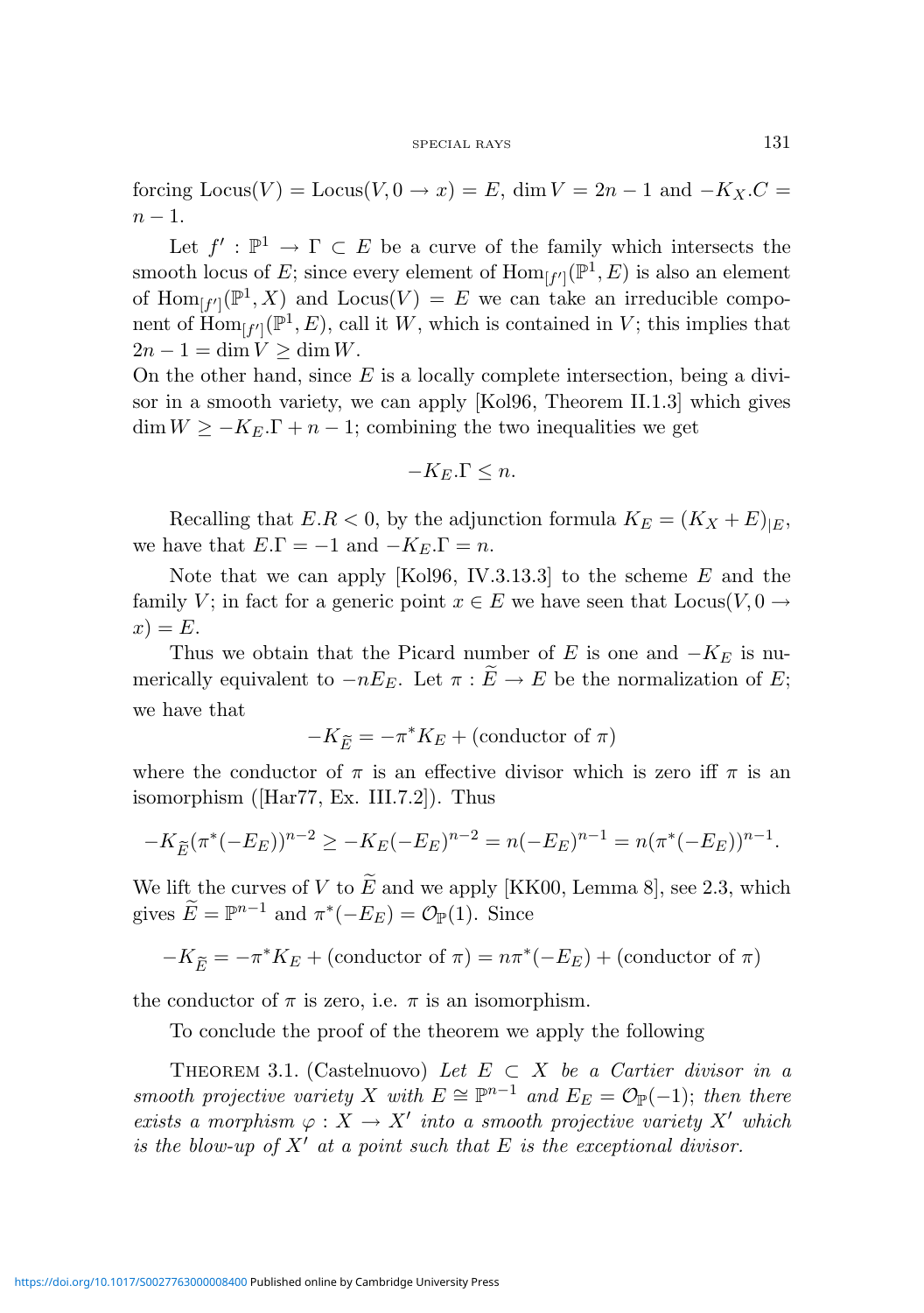The theorem was stated and proved in the case dim  $X = 2$  by Castelnuovo; the same proof (see for instance [Har77, V.5.7]) applies in the general case. Π

# §4. An application: the first reduction

An immediate application of the main theorem gives the following fundamental result for the so called *adjunction theory*; in the case  $Char(k) = 0$ the theorem was proved in [ABW92].

THEOREM 4.1. Let X be an n-dimensional smooth variety over an alqebraically closed field k with  $n \geq 3$ ; let also  $\mathcal E$  be an ample vector bundle on X of rank  $(n-1)$  such that  $K_X + \det \mathcal{E}$  is nef and big, but not ample. Then there exists a smooth variety X' and a morphism  $\varphi : X \to X'$  expressing X as blow-up of X' at a finite set of points B and an ample vector bundle  $\mathcal{E}'$  on X' such that  $\mathcal{E} \otimes ([\varphi^{-1}(B)]) = \varphi^* \mathcal{E}'$  and  $K_{X'} + \det \mathcal{E}'$  is ample. The pair  $(X', \mathcal{E}')$  is called the first reduction of  $(X, \mathcal{E})$ .

*Proof.* By Mori's cone theorem there exists an extremal face  $F \subset$  $NE(X)_{K_X<0}$  on which  $K_X + \det \mathcal{E}$  is trivial; in other words  $K_X + \det \mathcal{E}$  is the supporting divisor of a face  $F$ . By assumption every extremal ray in  $F$ is non nef and has length  $\geq (n-1)$  (use Propositions 2.2 and 2.1), hence we can apply the above theorem to each of these rays.

If  $R_i$  and  $R_j$  are two different rays in F then the respective Loci,  $E_i$  and  $E_i$ , are disjoint. In fact, assume the contrary; then, by Serre's inequality, we have

 $\dim(E_i \cap E_j) \geq \dim E_i + \dim E_j - n \geq n - 2 \geq 1$ 

so that the intersection of  $E_i$  and  $E_j$  would contain a curve B and this is a contradiction.

Finally let  $\mathcal{E}'$  be a rank  $n-1$  vector bundle such that  $\mathcal{E} \otimes (\sum E_i) = \varphi^* \mathcal{E}'$ ; it is easy to check that  $\mathcal{E}'$  and  $K_{X'} + \det \mathcal{E}'$  are ample, using the Kleiman ampleness criterium, and that  $K_X + \det \mathcal{E} = \varphi^*(K_{X'} + \det \mathcal{E}').$  $\mathsf{I}$ 

This result implies the one stated in the introduction taking  $\mathcal{E}$  =  $\bigoplus^{(n-1)} L$  and using the following simple result:

LEMMA 4.2. Let  $X$  be an n-dimensional smooth variety over an algebraically closed field k with  $n \geq 3$ ; let also  $\mathcal E$  be an ample vector bundle on X of rank  $\geq (n-1)$ . If there is a non nef ray in the cone  $NE(X)_{(K_X + \det \mathcal{E}) \leq 0}$ then, with the only exception given by the blow-up of  $\mathbb{P}^3$  in one point,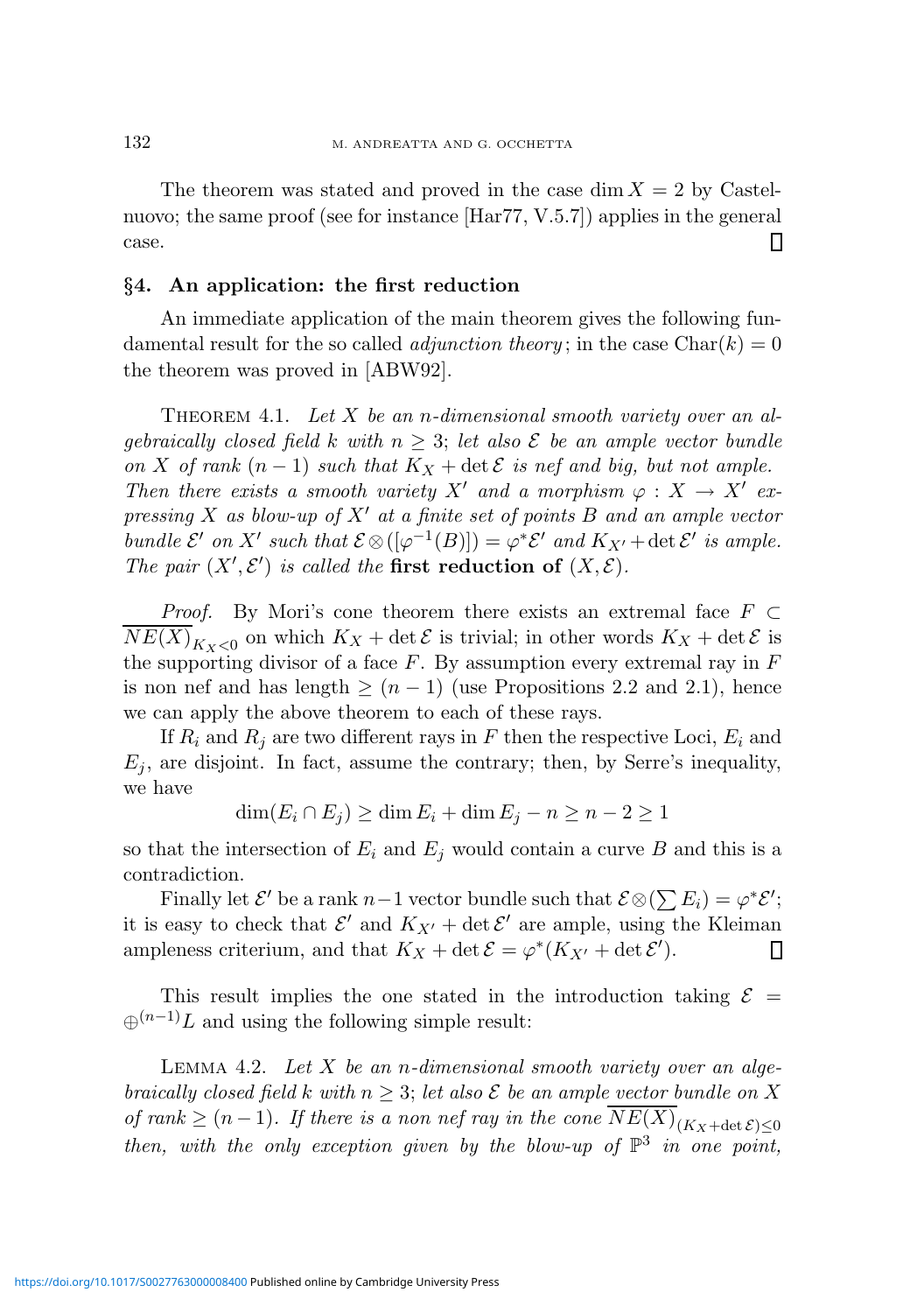$\pi:Bl_x\mathbb{P}^3\to\mathbb{P}^3$ , and  $\mathcal{E}=\bigoplus^2(\pi^*(\mathcal{O}_{\mathbb{P}^3}(2)) - [\pi^{-1}(x)]\big)$ , all rays in this cone are non nef.

*Proof.* Assume we have a non nef ray  $R_1$  and a nef one  $R_2$  as in the lemma. The ray  $R_1$  satisfies the assumptions of Theorem (1.1), thus in particular  $\text{Locus}(R_1) = \mathbb{P}^{n-1}$ . Let  $V_2 \subset \text{Hom}_{\text{bir}}(\mathbb{P}^1, X)$  be the family associated to  $R_2$  described in section 2 and let  $x \in \text{Locus}(R_1)$  be a general point; since by (2.1) dim Locus( $V_2, 0 \rightarrow x$ ) ≥  $n-2$  we have, by Serre's inequality, that the intersection  $Locus(V_2, 0 \to x) \cap Locus(R_1)$  contains a curve, unless  $n = 3$  and dim Locus $(V_2, 0 \rightarrow x) = 1$ .

In the general case this is a contradiction; in the special one, since extremal rays and their contractions are known in all characteristic in dimension 3 (see [Kol91]), we have that the contraction of the extremal ray  $R_2, \varphi: X \to Z$  gives X a structure of a  $\mathbb{P}^1$  bundle of which  $\text{Locus}(R_1) = \mathbb{P}^2$ is a (multi)section. Let  $\pi : X \to X'$  be the contraction of  $R_1$  and  $x' =$  $\pi(\text{Locus}(R_1))$ ; the images of the fibers of  $\varphi$  via  $\pi$  are irreducible rational curves passing through  $x'$  and covering  $X'$ , hence we can apply [Kol96, IV.3.13.3 to deduce that the Picard number of  $X'$  is one. By the blow up formula  $-K_{X'}$  is ample so X' is Fano; then one can compute that the length of the unique ray of X' is 4 and therefore that  $X' \simeq \mathbb{P}^3$ , by the classification of Fano threefolds [SB97]. ▯

*Remark* 4.3. The description of the nef rays in  $NE(X)_{(K_X+(n-1)L)\leq 0}$ (or, more generally, in  $NE(X)_{(K_X + \det \mathcal{E}) \leq 0})$  is well understood in characteristic zero ([Fuj87] and [ABW92]). In positive characteristic the description of such rays was recently given if  $l(R) > (n-1)$ , see [KK00].

If  $l(R) = n - 1$  we cannot at the moment say too much, the main problem being the lack of a general contraction theorem for Mori rays.

Studying the families of rational curves arising from extremal rays we can prove that, if there exists a ray of this kind, either the Picard number of X is one and  $-K_X$  is numerically equivalent to  $(n-1)H$  or there exists an unsplit covering family V of rational curves such that dim  $Locus(V, 0 \rightarrow x)$  $=n-2$ , for a general  $x \in X$ .

# §5. Non nef extremal rays of high length

In this section we restrict ourselves to characteristic zero. In this case to each extremal ray R is associated an extremal contraction  $\varphi_R : X \to X'$ , that is a morphism onto a normal projective variety  $X'$  with connected fibers and such that if  $C \subset X$  is a curve then  $\varphi(C)$  is a point if and only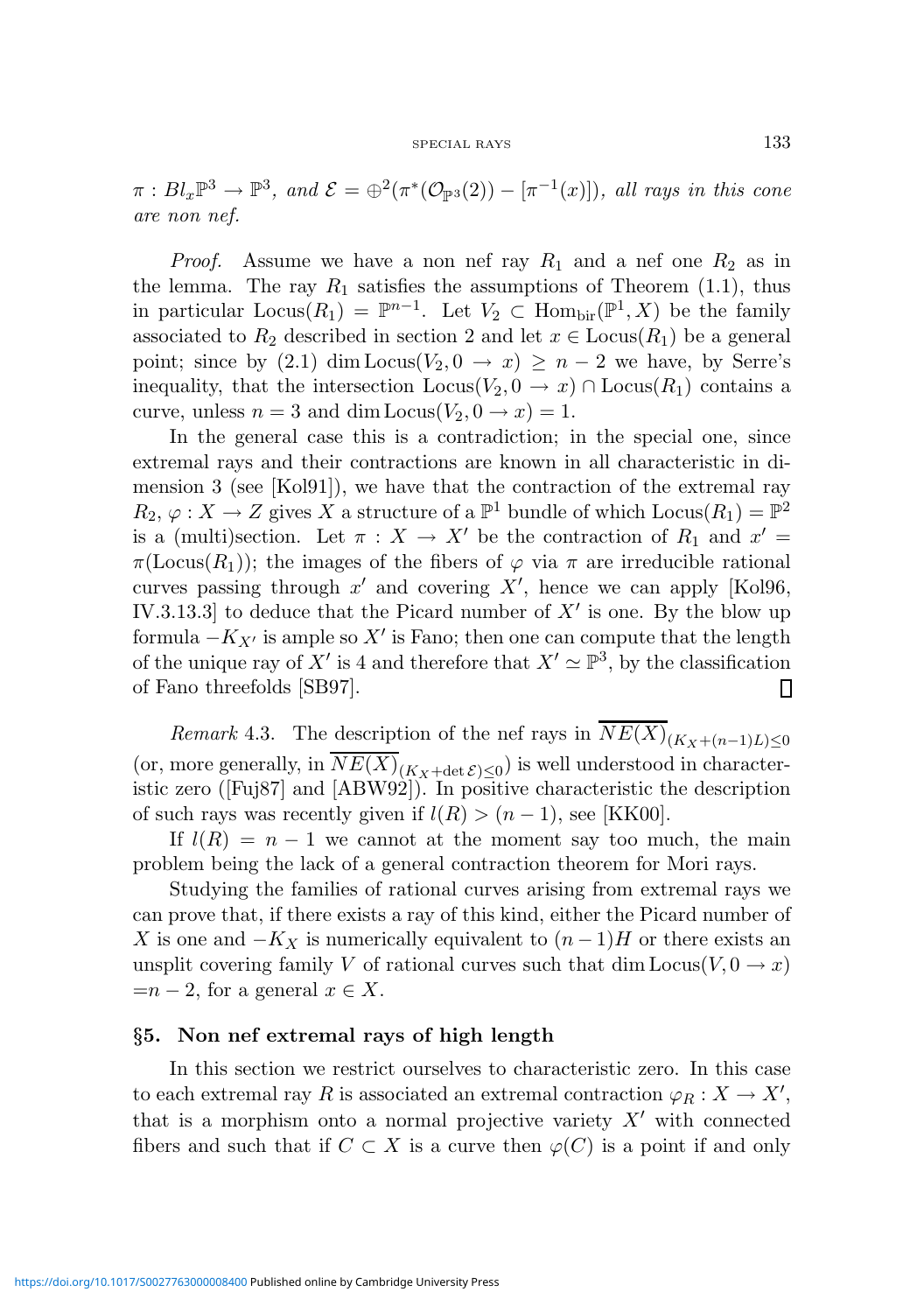if  $[C] \in R$ . Denoting by  $E(\varphi)$  the exceptional locus of  $\varphi$  and by S an irreducible component of a (non trivial) fiber, the inequality in 2.1 can be read as

$$
\dim E(\varphi) + \dim S \ge \dim X + l(R) - 1.
$$

We first prove that the same argument in the proof of theorem (1.1) can be used to prove Conjecture (2.6) in [AW97] in the case of divisorial contractions:

THEOREM 5.1. Let  $X$  be a smooth n-dimensional projective variety over an algebraically closed field of characteristic zero; the two following facts are equivalent :

1) There exists an extremal ray R such that the contraction associated to R is divisorial and the fibers have dimension  $= l(R)$ .

2) There exists a morphism  $\varphi: X \to X'$  into a smooth projective variety  $X'$  which is the blow-up of  $X'$  along a smooth subvariety of codimension  $l(R) + 1.$ 

Proof. We will only prove that 1) implies 2), the other implication being trivial. We observe also that it is enough to prove that there exists a line bundle L on X such that  $L.C = 1$ ; in fact, if this is the case, the contraction of R will be supported by a divisor of the type  $K_X + l(R)L$ with L a  $\varphi$ -ample line bundle. Then the theorem will follow from [AW93, Theorem 4.1.iii].

Let then R be an extremal ray as in 1). Since R is not nef, there exists an irreducible divisor E such that  $E(\varphi) = \text{Locus}(R)$  is contained in E and  $E.R < 0$ ; let V be an unsplit family of deformations of C. Since by the assumptions the inequality in (2.1) is an equality we have that

$$
\dim V = n + l(R) = n - K_X.C.
$$

On the other hand we can think of V as a family in  $E$ , as in the proof of 1.1, thus, if we apply [Kol96, Theorem II.1.3], we have dim  $V \ge -K_E.C + n-1$ . Combining the two formulas we get

$$
-K_E.C \le l(R) + 1.
$$

Recalling that  $E.R < 0$  and that by the adjunction formula  $K_E =$  $(K_X + E)_{|E}$ , we have that  $E.C = -1$ . О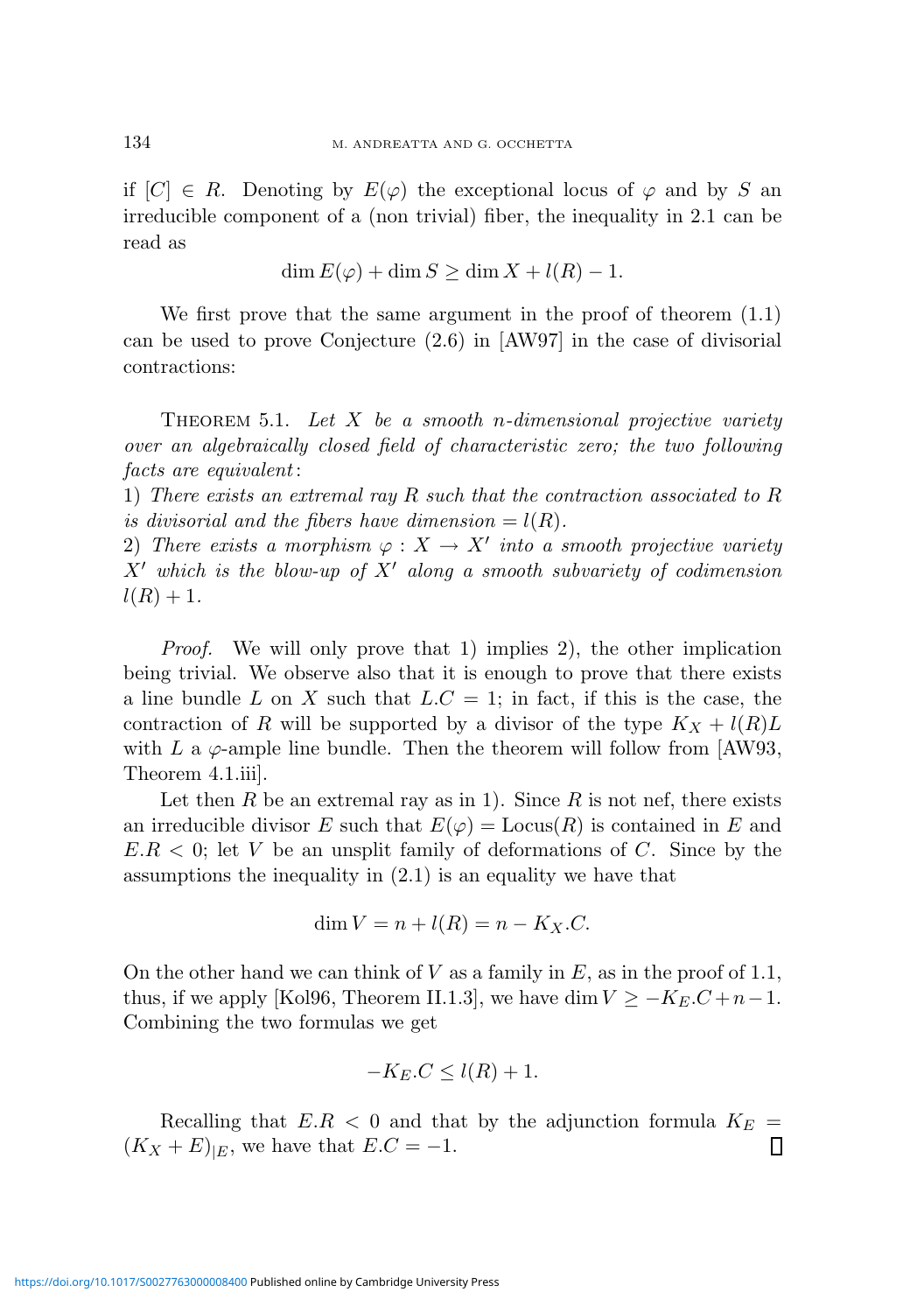In the special case of characteristic zero we can further extend our classification of non nef extremal rays with high (but not maximal) length as in the following theorem.

THEOREM 5.2. Let  $X$  be a smooth n-dimensional projective variety over an algebraically closed field of characteristic zero and  $R = \mathbb{R}_+ [C]$  a non nef extremal ray. Let  $\varphi: X \to X'$  be the birational elementary contraction associated to R and  $E = \text{Exc}(\varphi)$  its exceptional locus. If  $l(R) = n - 2$  then one of the following cases occur :

1)  $\varphi(E)$  is a point and  $(E, -E_E) \simeq (\mathbb{P}^{n-1}, \mathcal{O}_{\mathbb{P}}(2)).$ 

2)  $\varphi(E)$  is a point and  $(E, -E_E) \simeq (\mathbb{Q}^{n-1}, \mathcal{O}_{\mathbb{Q}}(1)),$  where  $\mathbb{Q}^{n-1}$  is a possibly singular quadric.

3) X' is smooth and  $\varphi$  is the blow-up along a smooth curve  $\varphi(E) \subset X'.$ 

*Proof.* Also here it is enough to prove that there exists a line bundle  $L$ on X such that  $L.C = 1$ ; then the theorem will follow from [Fuj87, Theorem 4] and [AW93, Theorem 4.1.iii].

Since  $R$  is not nef, there exists an irreducible divisor  $E$  such that Locus $(R)$  is contained in E and  $E.R < 0$ .

Let  $V$  be the unsplit family of deformations of  $C$ , a minimal extremal rational curve; by the inequality in  $(2.1)$  we have that  $Locus(R) = E$  and  $\dim V = \dim \text{Locus}(V) + \dim \text{Locus}(V, 0 \to x) + 1$  is either  $2n-1$  or  $2n-2$ . On the other hand we can think at  $V$  as a family in  $E$ , as in the previous proofs. Thus, if we apply [Kol96, Theorem II.1.3], we have dim  $V \geq$  $-K_E.C + n - 1$ . In particular we get

$$
-K_E.C \le n.
$$

Recalling that  $E.R < 0$  and that by the adjunction formula  $K_E =$  $(K_X + E)_{E}$ , we have that  $E.C = -1$  or  $-2$ .

In the first case we are done; the second one, on the other hand, can occur only if dim  $V = 2n-2$  and dim Locus( $V, 0 \rightarrow x$ ) = n-1. In particular we have that  $Locus(V, 0 \rightarrow x) = E$ , so we can apply [Kol96, IV.3.13.3] to get that the Picard number of E is one. Let  $\pi : E \to E$  be the normalization of E; lifting the family V to  $\widetilde{E}$  we obtain a new family which, together with  $-\pi^*E_{\overline{E}_2}$  satisfies on  $\widetilde{E}$  the assumptions of [Keb00, Theorem 3.6]. This yields that  $\widetilde{E} \simeq \mathbb{P}^{n-1}$  and  $-\pi^* E_E \simeq \mathcal{O}_{\mathbb{P}}(2)$ . Let  $H_E$  be the ample generator of Pic(E); in the numerical equivalence we can write  $-E_E = eH_E$ ,  $-K_E =$  $\left(\frac{ne}{2}\right)$  $\frac{ae}{2}$ ) $H_E$ ,  $\pi^* H_E = \mathcal{O}_{\mathbb{P}}(2/e)$ ; then

$$
-K_{\widetilde{E}} = -\pi^* K_E + (\text{conductor of } \pi),
$$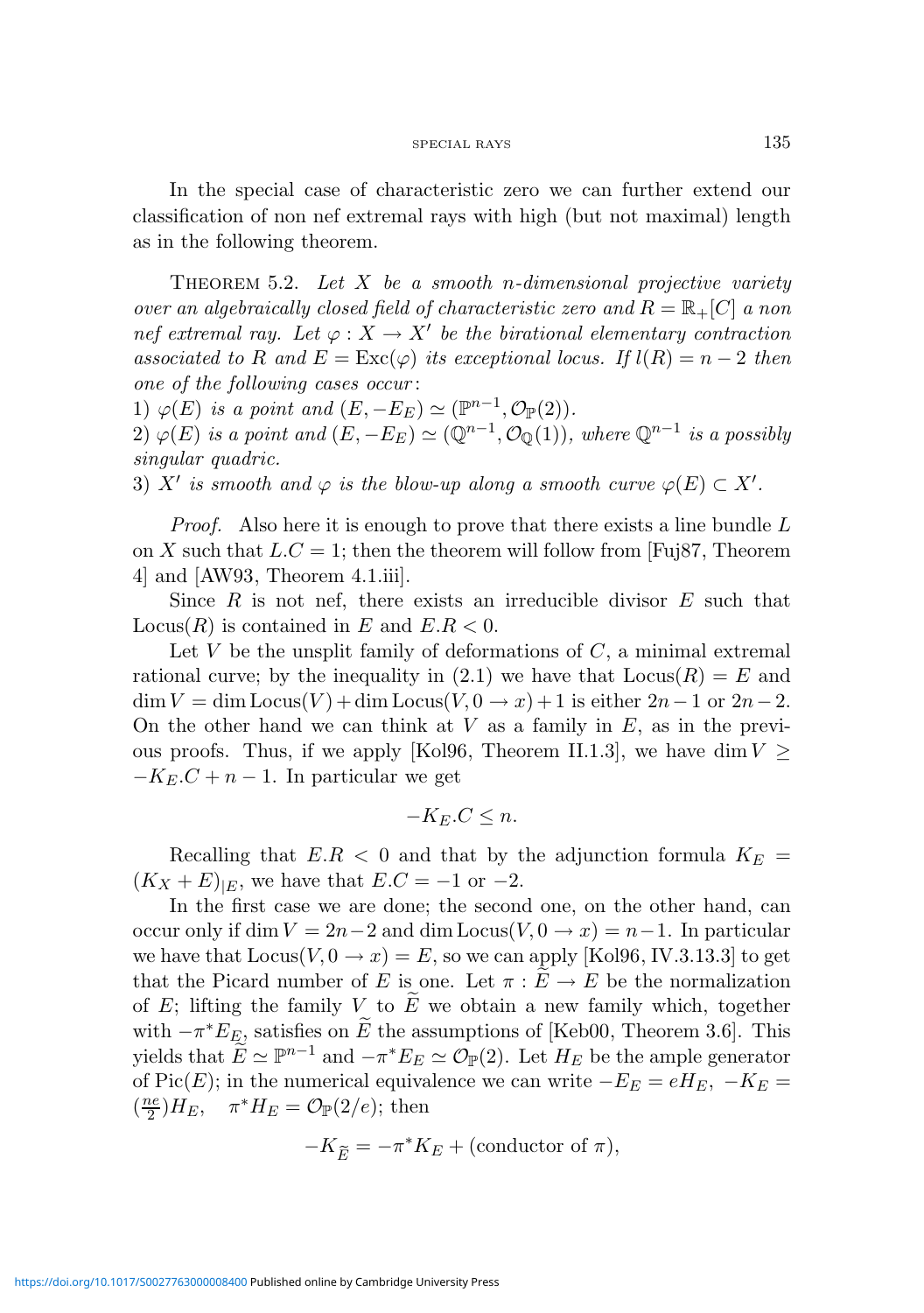hence

$$
\frac{ne}{2}\mathcal{O}_{\mathbb{P}}(2/e) = -K_{\widetilde{E}} = \pi^*(\frac{ne}{2})H_E + (\text{conductor of }\pi)
$$

П

so that the conductor is zero and  $\pi$  is an isomorphism.

### **REFERENCES**

- [ABW92] M. Andreatta, E. Ballico, and J. A. Wiśniewski, Vector bundles and adjunction, Intern. J. Math., 3 (1992), 331–340.
- [ABW93]  $\_\_\_\_\_\_\_\_\$ Two theorems on elementary contractions, Math. Ann., 297 (1993), 191–198.
- [AW93] M. Andreatta and J. A. Wisniewski, A note on nonvanishing and applications, Duke Math. J., 72 (1993), 739–755.
- [AW97]  $\_\_\_\_\_\_\_\_\_\_\_\_\_\_\_\_\_\_\_\_\_\_\_\_\_\_\_\_\_\.\_$ Geometry – Santa Cruz 1995", Proc. Sympos. Pure Math. 62, 153–183. Amer. Math. Soc., Providence, RI, 1997.
- [BS95] M. C. Beltrametti and A. J. Sommese, The adjunction theory of complex projective varieties, Exp. Math. 16, de Gruyter, Berlin, 1995.
- [CE01] G. Castelnuovo and F. Enriques, Sopra alcune questioni fondamentali nella teoria delle superficie algebriche, Annali di matematica pura ed applicata, VI (1901), 165–225.
- [Fuj87] T. Fujita, On polarized manifold whose adjoint bundles are not semipositive, In "Algebraic geometry, Sendai", Adv. Studies in Pure Math. 16, 167–178, Kinokuniya-North-Holland, 1987.
- [Har77] R. Hartshorne, Algebraic Geometry, GTM 52, Springer-Verlag, 1977.
- [Keb00] S. Kebekus, Families of singular rational curves, J. Algebraic Geom., 11 (2002), 245–256.
- [KK00] Y. Kachi and J. Kollár, *Characterization of*  $\mathbb{P}^n$  in arbitrary characteristic, Asian J. Math., 4 (2000), 115–122.
- [Kol91] J. Kollár, *Extremal rays on smooth threefolds*, Ann. Sci. Ecole Norm. Sup., 24 (1991), 339–361.
- [Kol96] , Rational Curves on Algebraic Varieties, Ergebnisse der Math. 32, Springer Verlag, Berlin, Heidelberg, New York, Tokyo, 1996.
- [SB97] N.I. Shepherd-Barron, Fano threefolds in positive characteristic, Compositio Math., 105 (1997), 237–265.

Marco Andreatta Dipartimento di Matematica Universit`a degli Studi di Trento Via Sommarive 14 I-38100 Povo (TN) ITALY andreatt@science.unitn.it